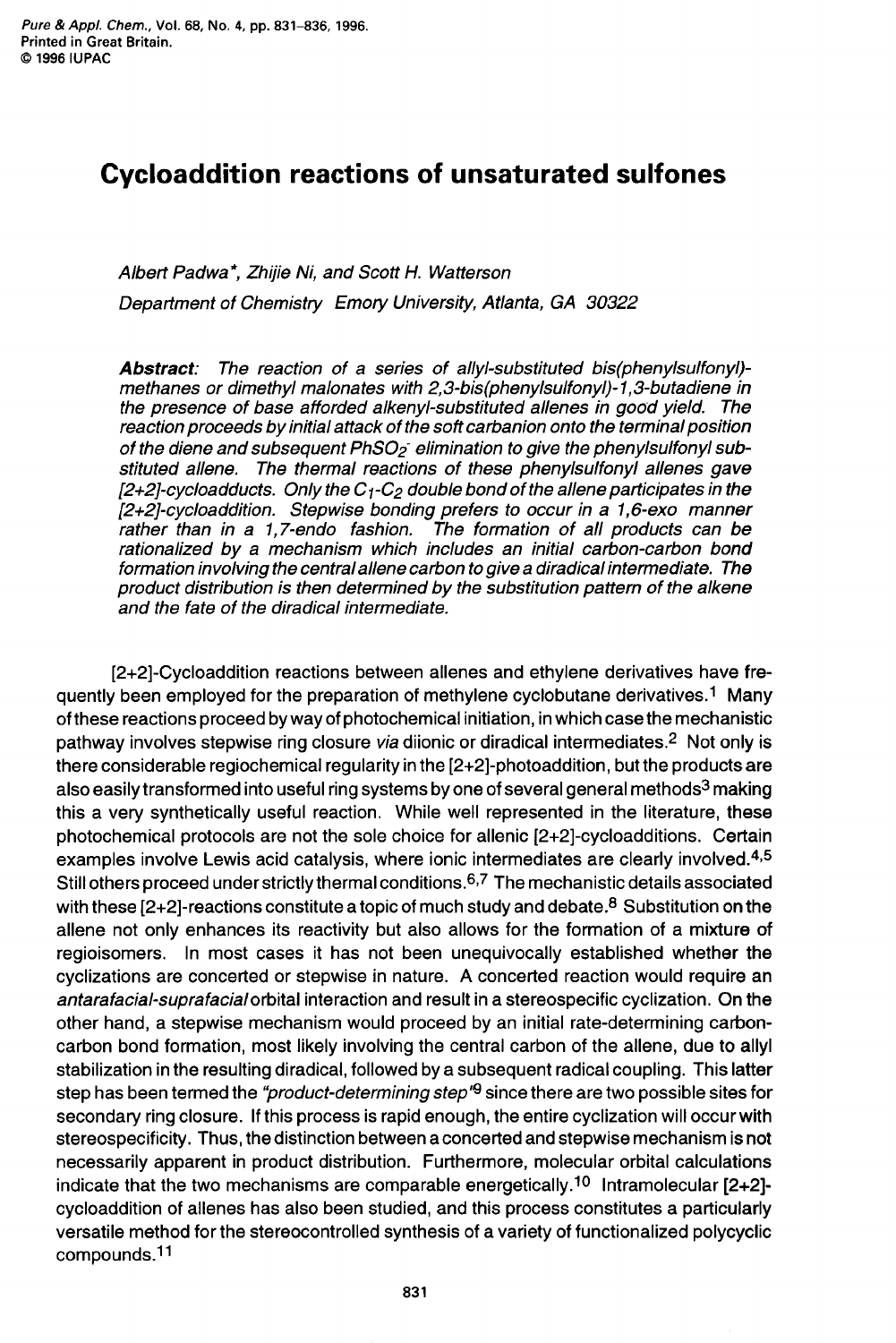In connection with our efforts toward the development of new methodologies using sulfonyl substituted allenes,  $12$  we uncovered a highly chemo- and stereospecific intramolecular [2+2]-cycloaddition of phenylsulfonyl allenes **1** and 2.l3 The only products formed in both cases corresponded to the [2+2]-cycloadducts **3** and **4** in 90 and 85% yield, respectively. It is particularly interesting to note that only the  $C_1$ - $C_2$  double bond of the allene



participates in the cycloaddition. This result is quite interesting since phenylsulfonyl substituted allenes react with various  $4\pi$ -systems in a highly chemoselective fashion undergoing cycloaddition across the more activated  $C_2-C_3 \pi$ -bond.<sup>14</sup> Our ongoing interest in the generality and synthetic utility of intramolecular cycloaddition reactions inspired us to take a more detailed look at the scope and mechanistic details of this process.

Our general interest in this area originates from a study of the reaction of 2,3 **bis(phenylsulfonyl)-1,3-butadiene** *(6)* with soft carbanions. Treatment of *6* with a series of allyl-substituted **bis(phenylsulfony1)methanes (7)** afforded allenes **8** in **60-80%** yield. The reaction proceeds by initial conjugate addition onto one of the vinyl sulfone groups to give a **phenylsulfonyl-stabilized** ally1 anion which collapses with phenylsulfinate ejection to form the allene. Thus, through the use of **bis(phenylsuIfonyl)alkenes,** themselves conveniently prepared by the reaction of bis(phenylsulfonyl)methane with the corresponding alkyl halide, allenes **8** were easily generated.



The thermal reactions of these allenes were performed by heating the reactants in benzene. The only products formed in all cases *(ca* 80-98% yield) corresponded to the 2+2 cycloadducts **9** which were fully characterized by their 1H and 13C-NMR spectra. In the case of **8c,** the stereochemistry of the cycloadduct **(9c)** was unequivocally established by X-ray crystallographic analysis.

Several trends are evident upon inspection of these results. First of all, if the reaction had proceeded *via* the concerted pathway, the regioselectivity would be quite surprising, inasmuch as the observed products are the result of a formal [2+2]-cycloaddition across the non-activated  $\pi$ -system of the allene. According to MNDO calculations, the largest and second largest LUMO coefficients reside on the sp2 carbons *beta* and *alpha* to the sulfonyl group, respectively. Indeed, this activated  $\pi$ -bond has been shown to engage in  $[4+2]$ cycloadditions with very high chemoselectivity.<sup>14</sup> We believe that the periselectivity observed is related to stereoelectronic factors. The primary spatial requirement for [2+2] cycloaddition is that the distance between the  $C_2$  carbon of the allene and the olefinic  $\pi$ -bond should be sufficiently close that effective overlap of the  $\pi$ -systems can occur. The initial ratedetermining carbon-carbon bond formation occurs between the central allene carbon and the proximal alkene carbon atom. The regioselectivity on the alkene system is due to less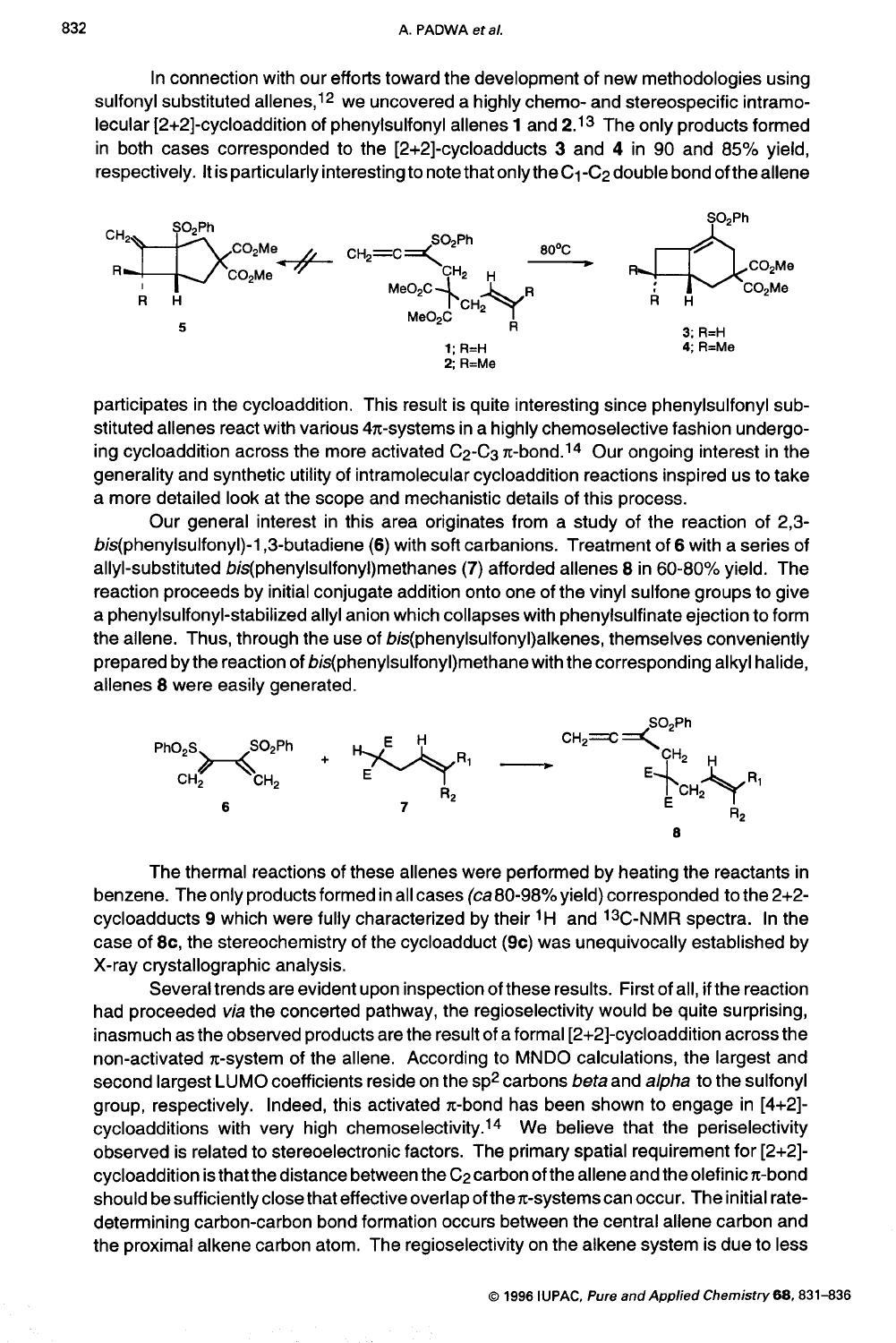clear-cut parameters. Evidently, it is easier for stepwise bonding to occur in a 1,6-exo manner (leading to diradical **10)** than in a 1,7-endofashion. When one compares this type of ring closure with analogous radical cyclizations, the observed 6-exo trig process on the proximal alkene carbon follows the empirically derived rule which disfavors the 7-endo *trig*  alternative involving the distal alkene carbon.

Substitution on the alkene portion also affects the rate of the reaction, presumably by influencing the stability of that portion of the resulting diradical. Thus, cyclization of the dimethyl derivative **8b** *(via* the tertiary radical **lob)** is complete in 45 min, whereas the unsubstituted analog **8a** (giving rise to the primary radical intermediate **10a)** requires 22 h for completion. The rates of the two monomethyl variants **8c** and **8d** (secondary radical intermediates **1Oc** and **10d)** fall between the other two values *(i.e.,* 7 h), as expected.



Another aspect of the cycloaddition worth noting is the complete stereospecificity of the process. Heating a sample of allene **8c** in benzene for *7* h produced cycloadduct **9c** as the exclusive product. Thermolysis of **8d,** on the other hand, gave rise to diastereomer **9d**  in 90% yield with no detectable signs of **9c.** Since the allene adduct **10** contains two orthogonally twisted  $\pi$ -bonds, the initially formed allyl radical is also orthogonally twisted. Considering the lack of significant stabilization of the nonallylic part of the diradical intermediate, it might be expected to cyclize rapidly, thereby accounting for the high stereoselectivity observed. In fact, rotation of the allylic radical site might well be subject to considerable barriers. The regioselectivity encountered may also be due to efficient radical stabilization by the  $PhSO<sub>2</sub>$  group, which, unlike  $RCO<sub>2</sub>$ , is free from anisotropic constraints of  $\pi$ -overlap.



When an electron-withdrawing substituent was situated on the double bond, an entirely different transformation occurred.<sup>15</sup> Thus, treatment of 7a with NaH in THF at 0°C, followed by the addition of diene **6** afforded bicyclo[3.3.0]octene **13a** in 74% yield. When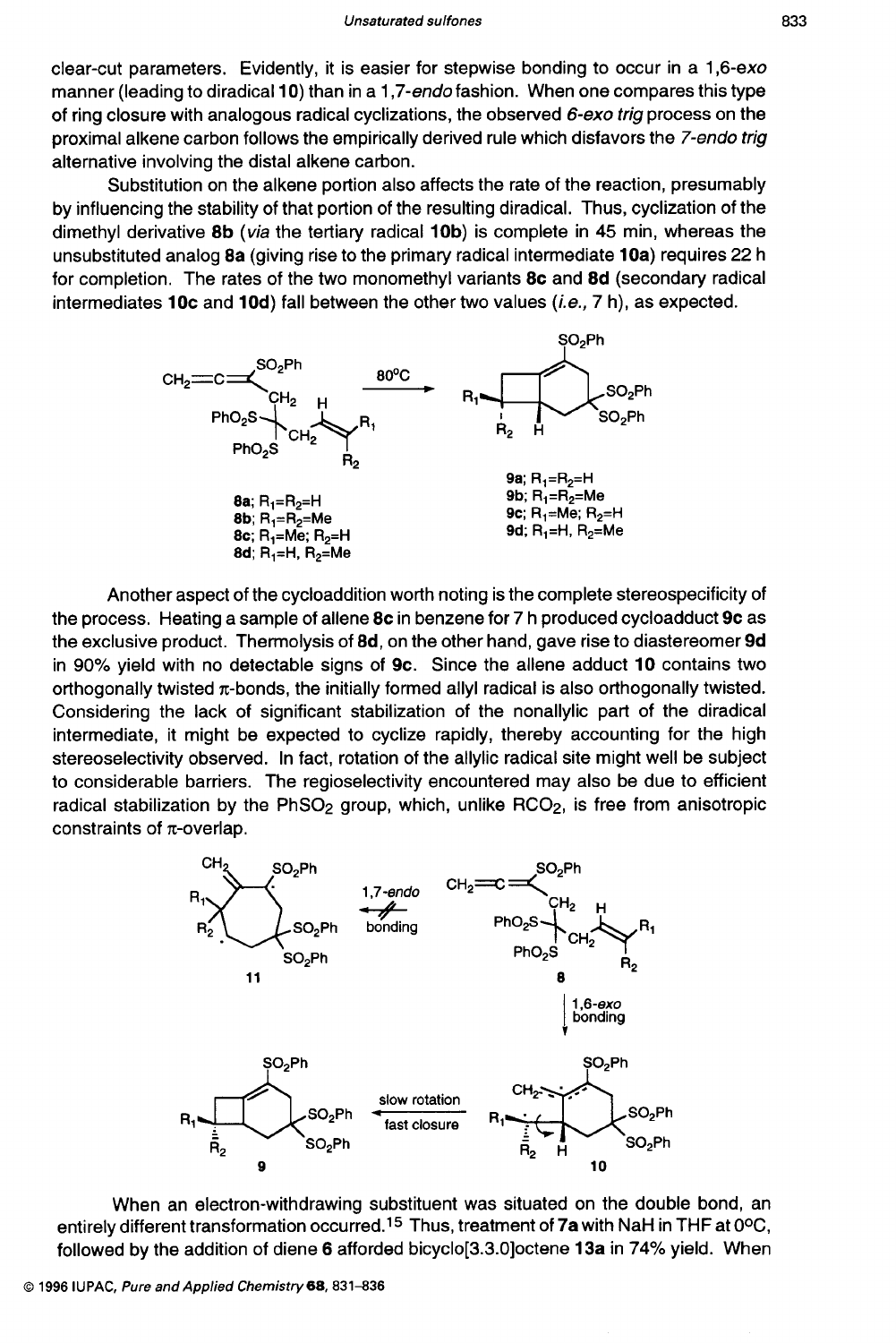these conditions were applied to the other alkenes investigated, the corresponding bicyclic compounds were obtained in high yield. Another aspect of the cycloaddition worth noting is the complete stereospecificity of the process. For example, subjecting isomerically pure E-alkenes **7a-7c** and **7e** to the tandem cyclization process produced only the *trans*cycloadducts. Likewise, Z-nitrile **7d** afforded cis-adduct **13d** with no detectable signs of **13c.** 



Tandem or cascade processes occupy a central role in molecular construction, and new methods which lead to synthetically versatile arrays are particularly valuable.'6 The considerable importance of cyclopentanoid natural products has led to the development of a great number of new strategies for their construction. While most of the cyclization methodologies typically involve the construction of a single carbon-carbon bond,<sup>17</sup> interest in new cyclopentannulation sequences by multiple bond constructions has intensified since these processes generate complex molecular frameworks in a single operation.'8 The functional tolerance and stereochemical control displayed by the above process makes it extremely useful for the synthesis of natural products containing fused bis-cyclopentanes.19 An interesting application of the method involves the preparation of bicyclo[3.3.0]octenone **17.** Bis(sulfone) **14** was prepared and studied as a tandem Michael substrate. The phenyl-



*0* **1996 IUPAC,** *Pure and Applied Chernistry68,831-836*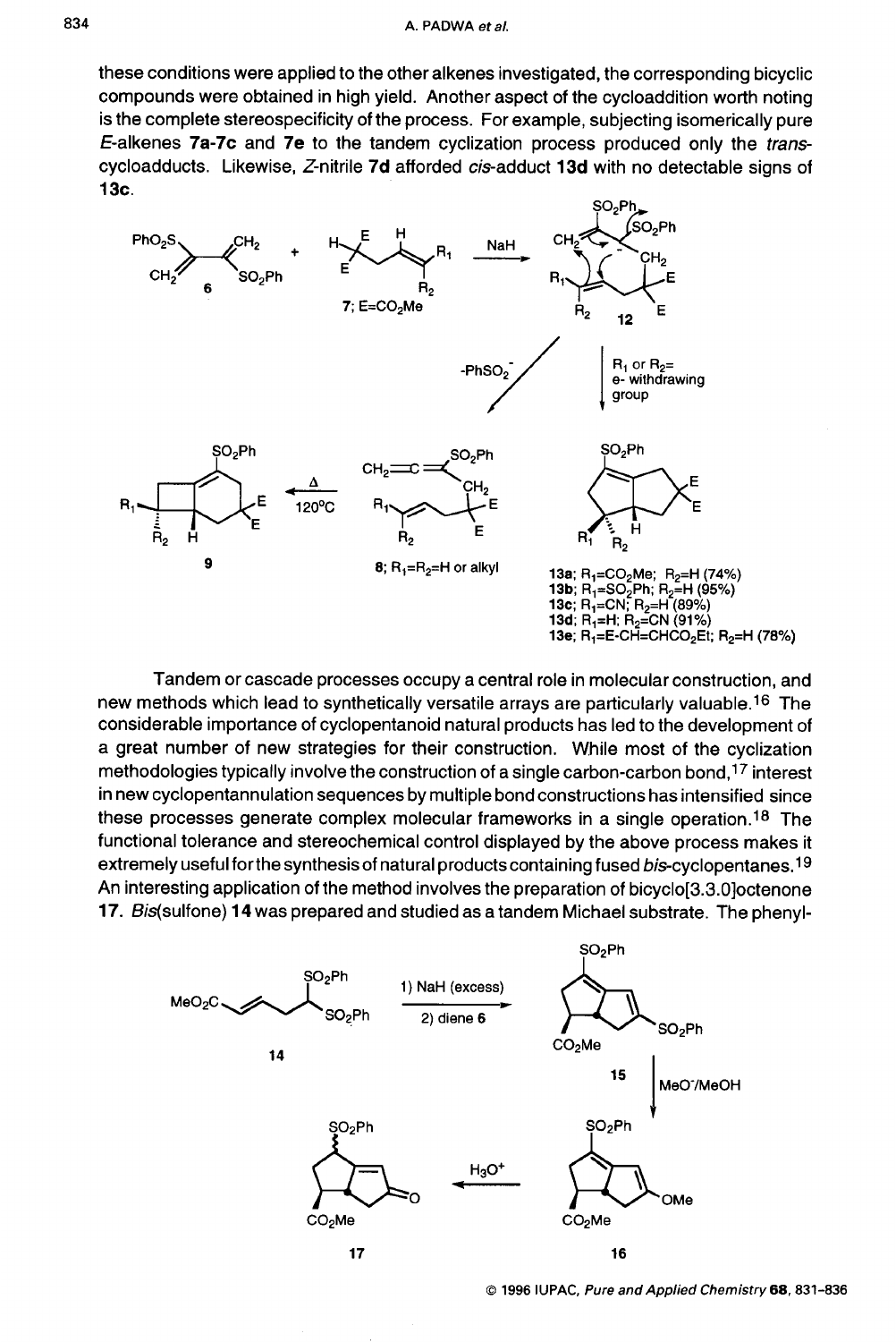sulfonyl groups permit ready activation of C<sub>5</sub> as a Michael donor and then, following cyclization, allow for the removal of the cumbersome functionality. Indeed, the reaction of 14 with excess NaH using diene 6 afforded 15 in 58% yield. This compound is derived by elimination of phenylsulfinate from the initially formed cycloadduct. Further treatment of 15 with sodium methoxide in MeOH gave enol ether 16 which, on aqueous hydrolysis, produced the synthetically useful bicyclo[3.3.0]octenone 17 as a 2:l -mixture of diastereomers.

The results from the above examples show that phenylsulfonyl-substituted allenes undergo clean intramolecular [2+2]- and [3+2]-cycloadditions. In the case of the [2+2] cycloaddition reaction, the products can be rationalized by a mechanism which proceeds via an initial carbon-carbon bond formation involving the central allene carbon to produce a diradical intermediate. The product distribution is then determined by the regioselectivity of the alkene and the fate of the diradical intermediate. These internal [2+2]-cycloadditions proceed in high yield and provide highly functionalized ring systems. Our studies also demonstrate the potential of using the tandem Michael addition-[3+2]-anionic cyclization sequence of unsaturated sulfones for the formation of five-membered rings. The overall reaction involves a series of three sequential conjugate additions followed by phenylsulfinate ion ejection. The tandem cyclization sequence takes advantage of the usual role of the sulfonyl group as acarbanion stabilizer and also illustrates its utility as a leaving group under extremely mild conditions.20

Acknowledgment: We gratefully acknowledge support of this work by the National Institutes of Health (CA-26750).

## References and Notes

- 1. Schuster, H. E.; Coppola, G. M. *Allenes in Organic Synthesis;* Wiley-lnter-science: New York, 1984.
- 2. Becker, D.; Haddad, N. *Org. Photochem.;* Padwa, *A.* ed.; Dekker: New York, 1989; VOl. 10.
- 3. Guthrie, R. W.; Valenta, Z.; Wiesner, K. *Tetrahedron Lett.* 1966,4645. Wiesner, K. *Pure Appl. Chem.* 1975, *41,* 93. Wiesner, K.; Uyeo, S.; Philipp, A.; Valenta, Z. *Tetrahedron Left.* 1968, 6279.
- 4. Snider, **6.** 6.; Spindell, D. K. J. *Org. Chem.* 1980,45,5017. Snider, 6. *6.;* Ron, E. J. *Org. Chem.* 1986, 51,3643.
- 5. Hoffmann, H. M. R.; Ismail, Z. M.; Weber, A. *Tetrahedron Lett.* 1981, 22, 1953.
- 6. Dolbier, W. R., Jr.; Weaver, S. L. *J. Org. Chem.* 1990, 55,711. Dolbier, W. R., Jr.; Burkholder, C. R.; Wicks, G. E.; Palenik, G. J.; Gawron, M. J. *Am. Chem. Soc.* 1985, 107,7183.
- *7.*  Pasto, D. J.; Yang, S.-H. J. Am. *Chem. Soc.* 1984, *106,* 152. Pasto, D. J.; Kong, W. J. *Org. Chem.* 1988, 53,4807.
- a. Pasto, D. J.; Sugi, K. D.; Alonso, D.E. J. *Org. Chem.* **1992**, 57, 1146 and references cited therein.
- 9. Dolbier, W. R. *Acct. Chem. Res.* 1991, *24,* 63.
- 10. Lebedev, V. L.; Bagaturyants, A. A.; Taber, A. M.; Kalechits, I. V. *Zh. Fiz. Khim.*  1979, 53,2745.
- 11. Yeo, S. K.; Shiro, M.; Kanematsu, K. J. *Org. Chem.* 1994, 59, 1621.
- 12. Padwa, A.; Yeske, P. E. J. *Org. Chem.* 1991, 56,6386. Padwa, A.; Austin, D. J.; Ishida, M.; Muller, C. L.; Murphree, S. S.; Yeske, P. E. *J. Org. Chem.* 1992,57,1161.
- 13. Padwa, A.; Filipkowski, M. A.; Meske, M.; Watterson, S. H.; Ni, Z. J. J. *Am. Chem. SOC.* 1993, 115,3776.